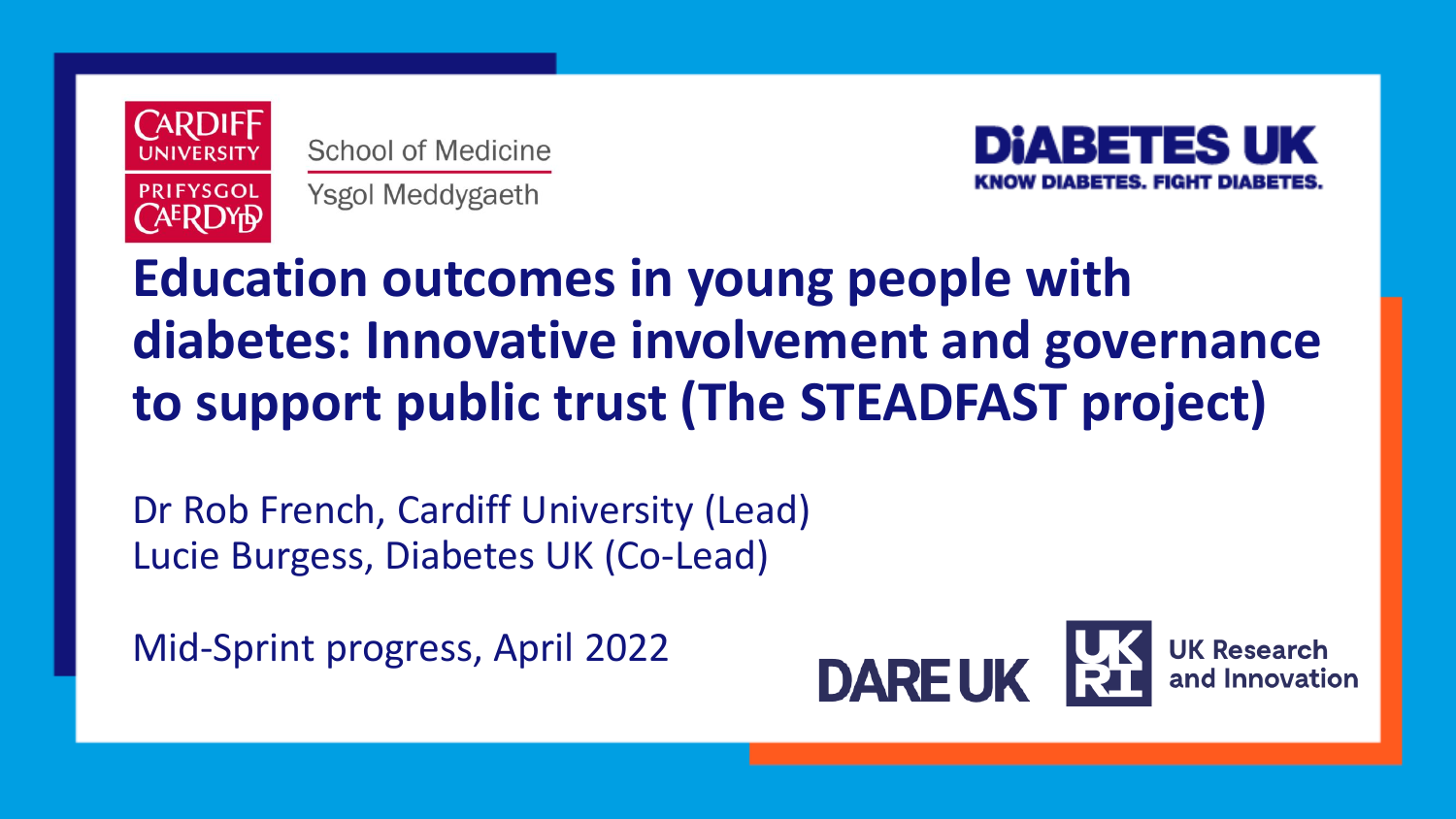# **Problem we're trying to solve: Data linkage without sufficient patient involvement and engagement**

- Special focus on protecting children (Information Commissioner's Office)
- Lack of representation from certain groups
- Public pushback (national opt-outs, halted research projects)
- **Transparent processes (including engagement) to win public trust**







Study aimed at collecting DNA from 10,000 autistic people and their families has drawn criticism.





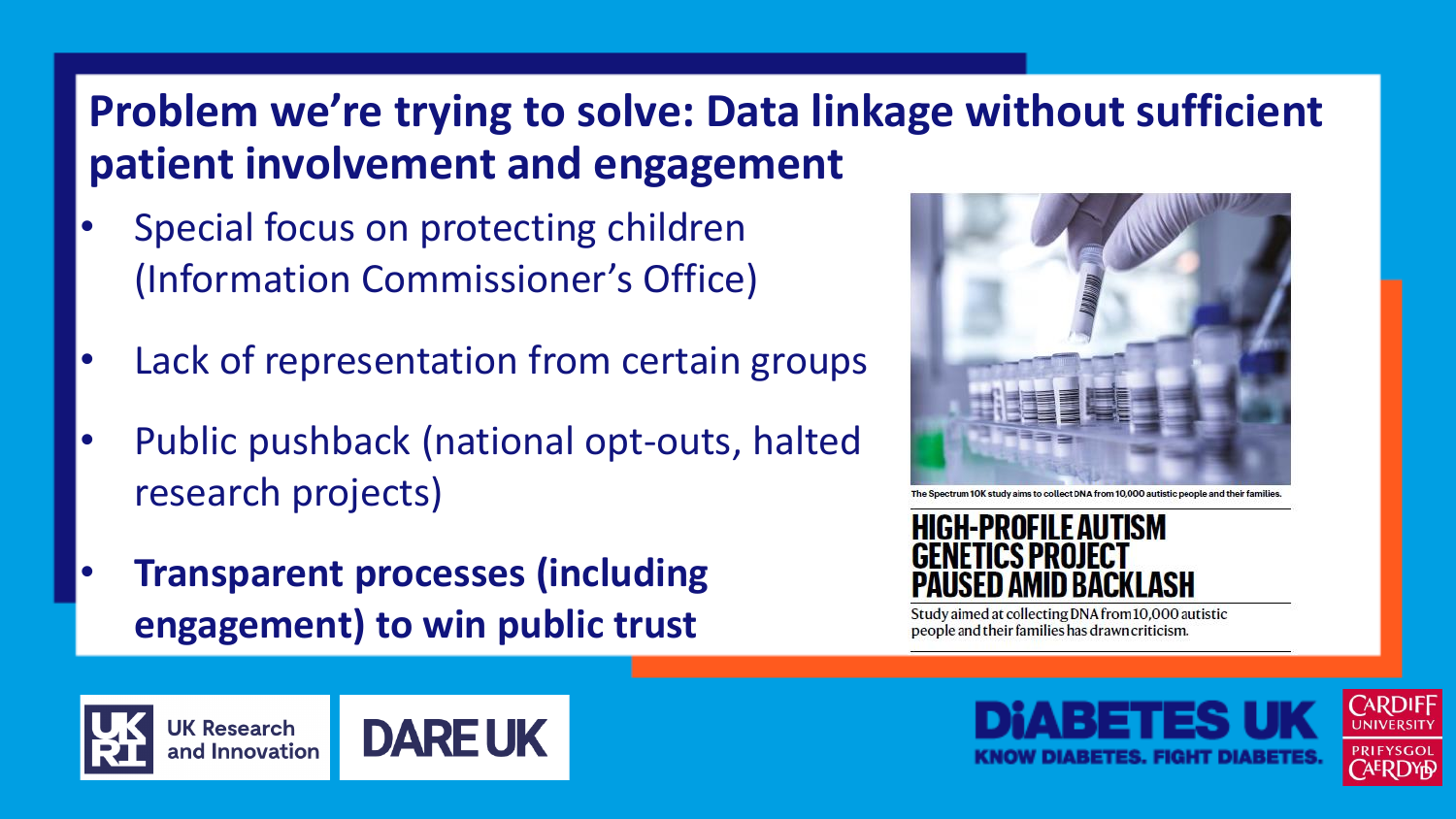# **STEADFAST aims and deliverables**

**Aim 1**: Develop meaningful Information Governance (IG) and Public and Patient Involvement and Engagement (PPIE) models which foster public trust

**Aim 2**: Involve, inform and engage under-represented communities **Aim 3**: Test potential for extension to other research questions **Aim 4**: Develop a toolkit for wider use

**Aim 5**: Disseminate and evaluate findings



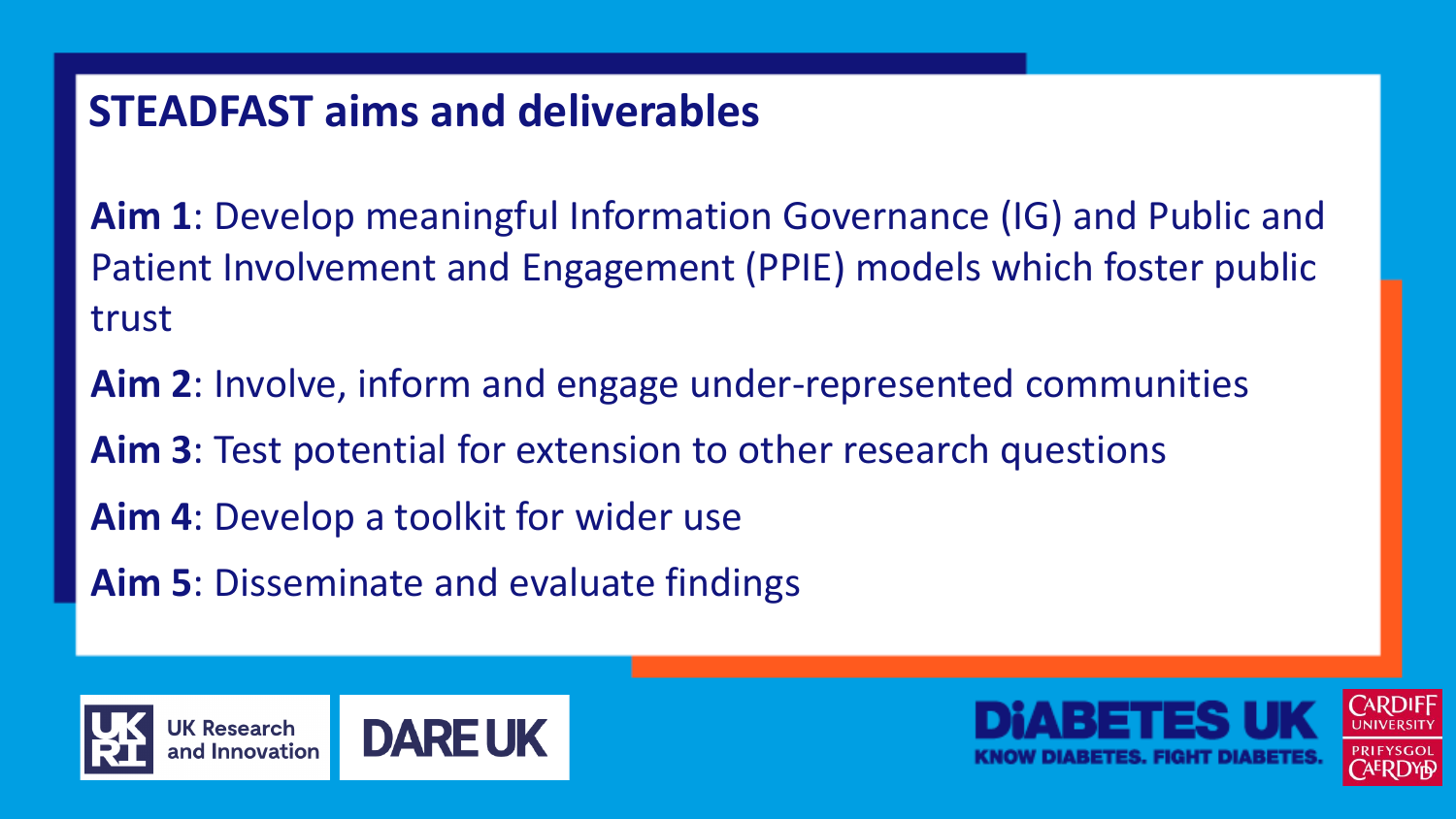## **Our progress to date**

**Jan 2022:** Developed detailed protocol and plans

**Feb 2022:** Submitted ethics, recruited PPIE Manager, established PPIE Advisory Group, new co-Chair

**March 2022:** Developed messaging with community groups, launched participant recruitment campaign

**April 2022:** PPIE Manager in post (Karen Rigby, Diabetes UK), recruitment to focus groups



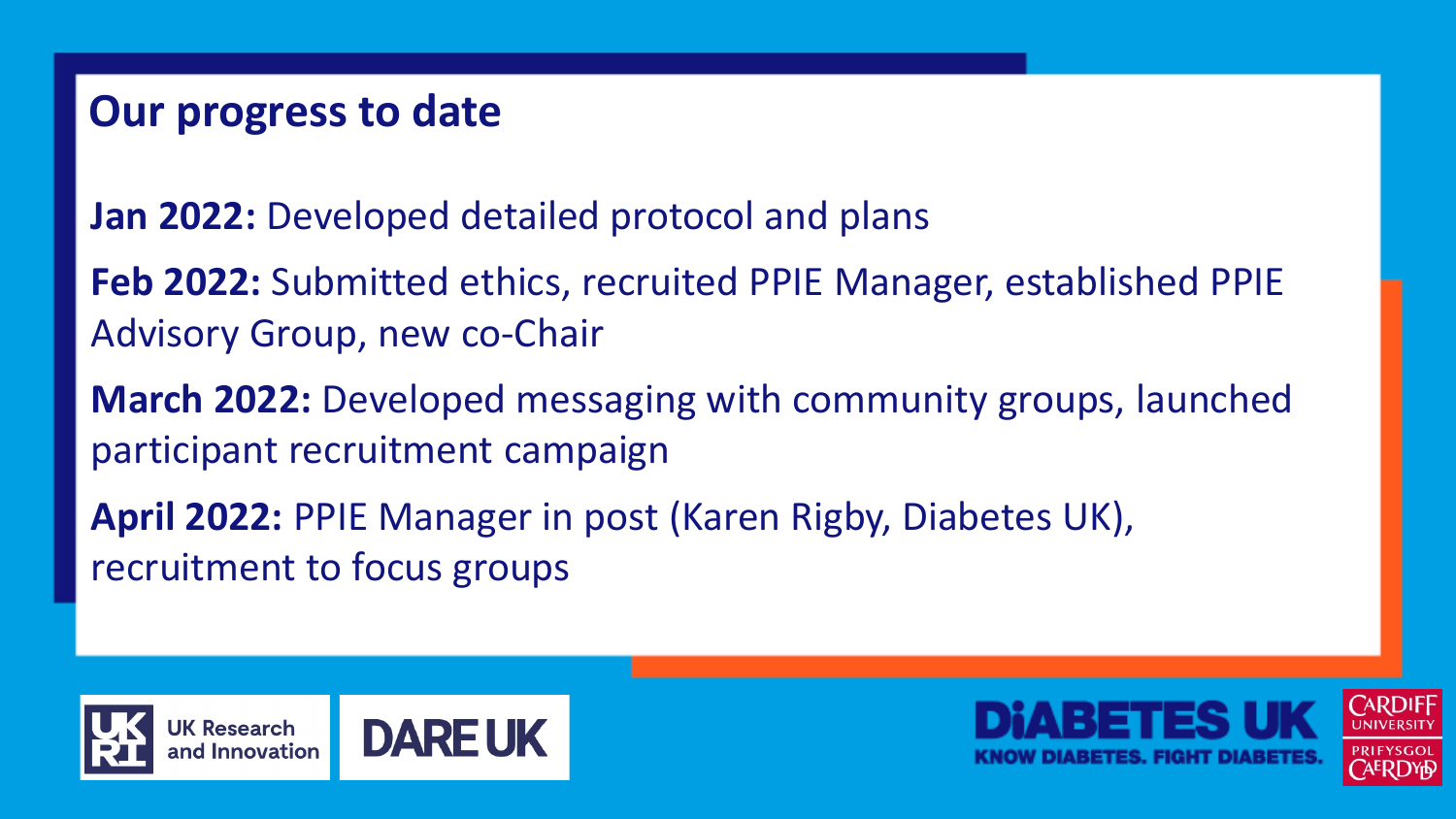





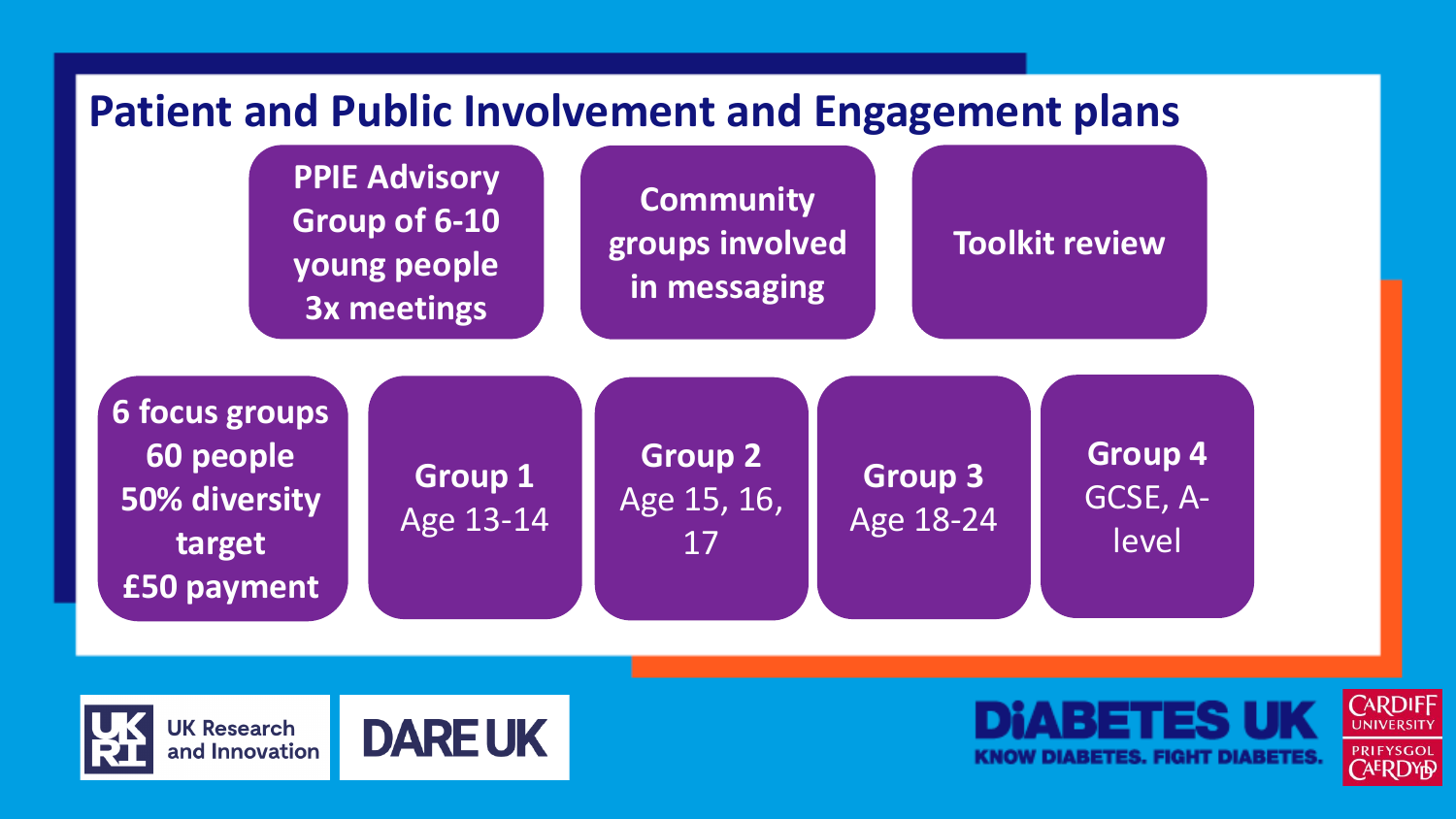### **STEADFAST Community Partners**







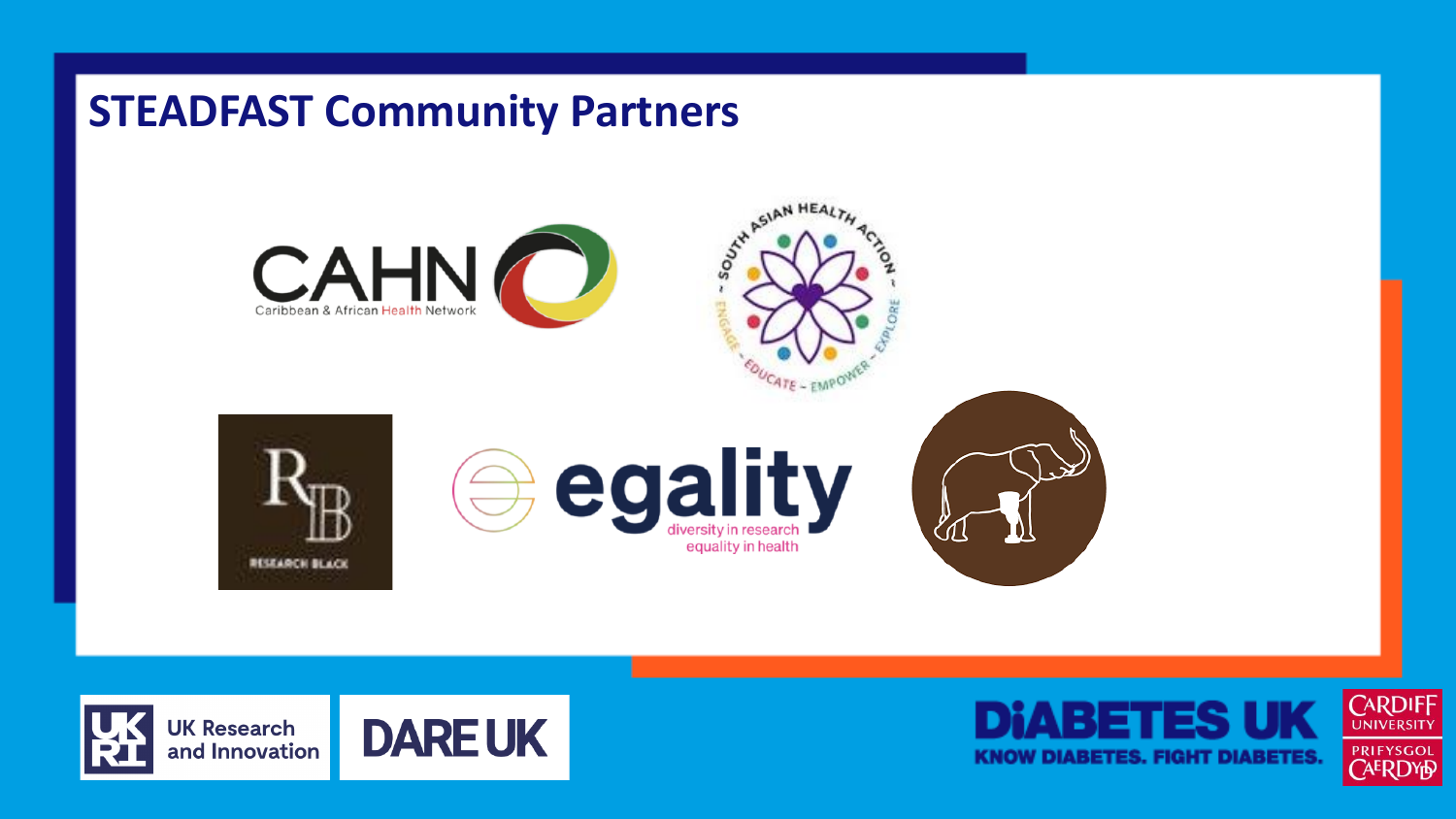# **Co-created messaging**

#### **Diabetes UK Research**  $\leftarrow$ 4,154 Tweets



### $\blacksquare$  Diabetes UK @ Diabetes UK  $\cdot$  Mar 25

This #ResearchFriday, we're talking about new study called 'STEADFAST', which is looking at how to involve young people in research about their data, such as health and education outcomes.  $(1/8)$ 

### Show this thread



### **本** Pinned Tweet **SouthAsianHealthAction** @SAHealthAction

education data.

South Asian Health action (Sahauk) Are working with Diabetes UK, Cardiff University / Prifysgol Caerdydd, Egality Health and partners to involve young people with #type1diabetes in research about their health and

> **DIABETES UK KNOW DIABETES. FIGHT DIABETES**

 $\mathcal{S}$  We are raising awareness about a new...



### researchblack Research Black · 4-6

Are you a young person living with #type1diabetes between the ages of 13-24? Do you want to help shape diabetes research? The STEADFAST study wants to hear from you! For more info please visit https://www.diabetes.org.uk/research/take-part-in-research/steadfast

∩ Let Me Blow Ya Mind - Instrumental - The Hit Crew



Naomi's Tik Tock film ( [Link Here](https://www.tiktok.com/@researchblack/video/7083498417372122373?is_from_webapp=1&sender_device=pc) )



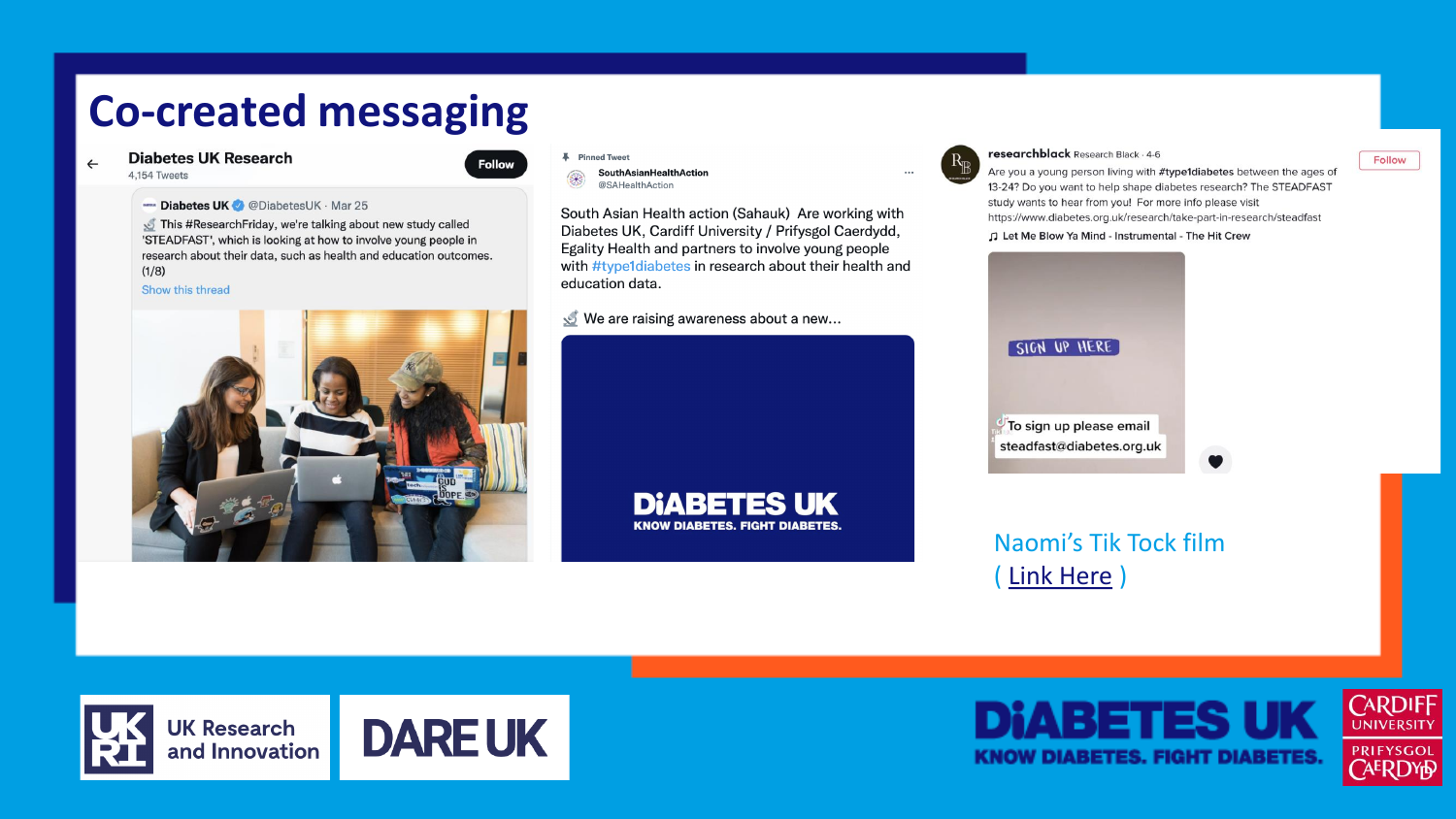



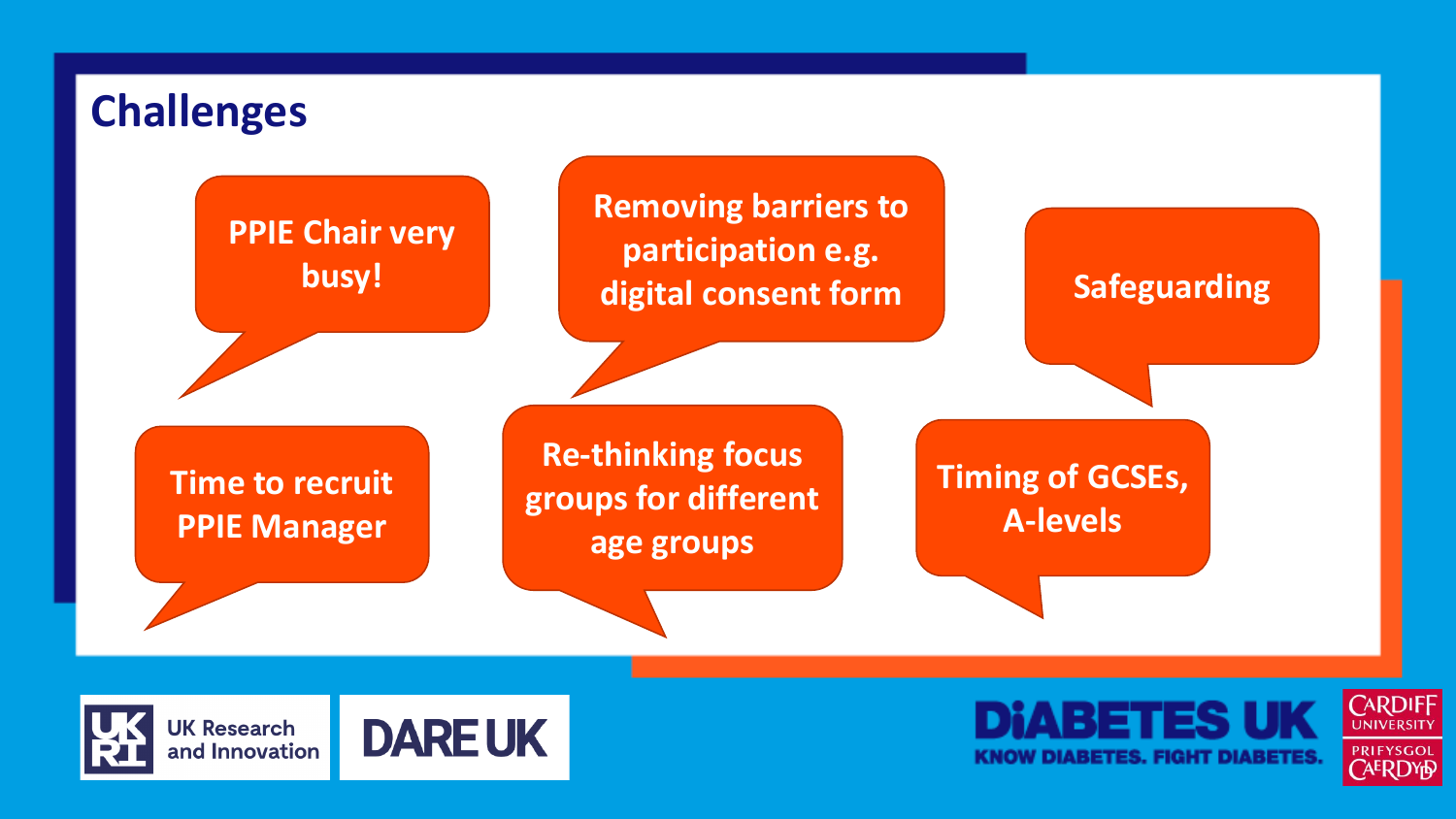# **Upcoming milestones**

- **April/May 2022:** Rapid reviews
- **May 2022:** First stakeholder workshop (volunteers please!)
- **May 2022:** First participant focus group
- **June 2022:** Next 5 focus groups (one after GCSEs, A-levels)
- **July 2022:** First draft of toolkit developed, second stakeholder workshop
- **Aug 2022:** Final draft of toolkit